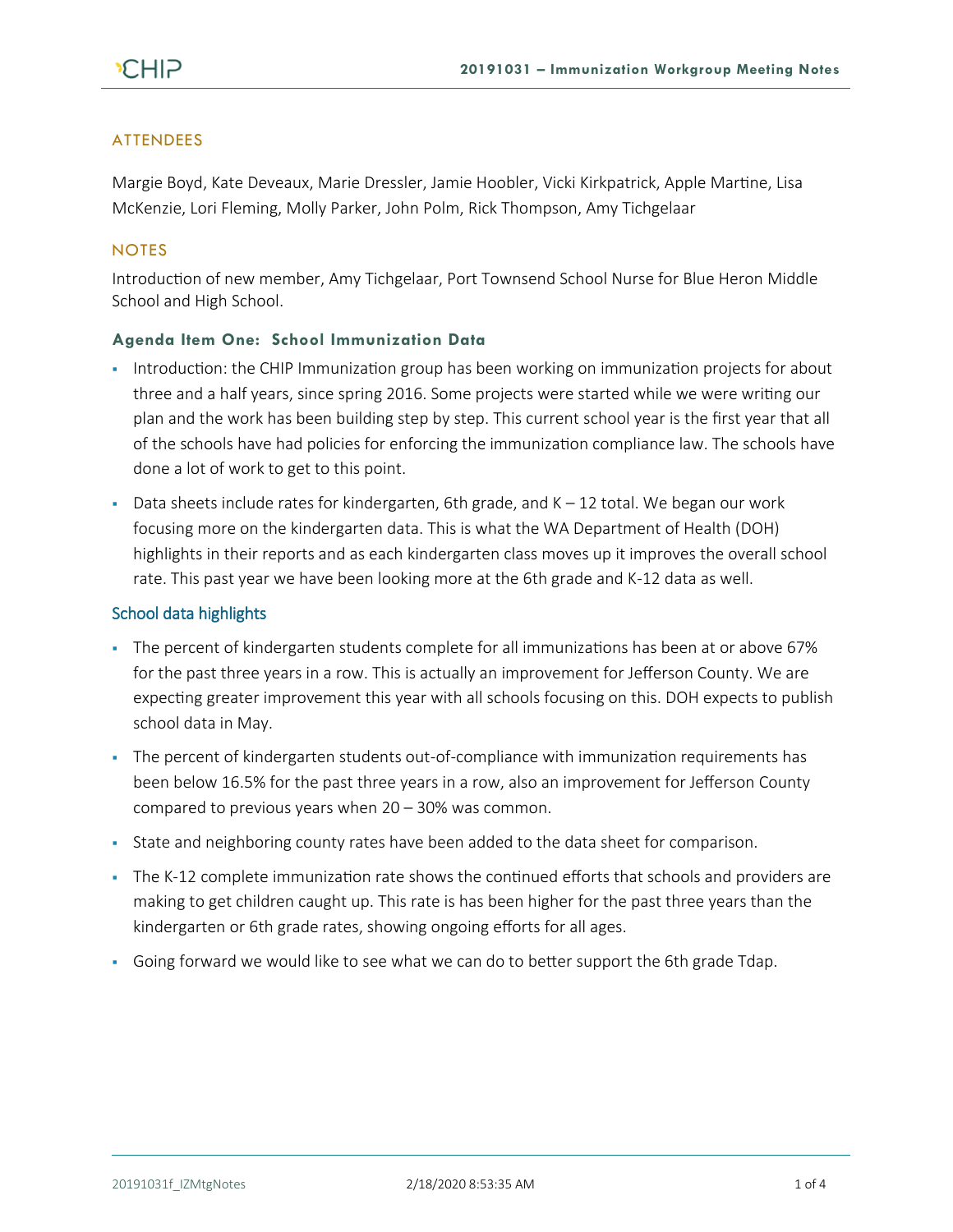### **Agenda Item Two: School Project Updates**

- **Port Townsend Schools have been making many phone calls to parents to discuss the** requirements and develop a plan of action. Their process is two robo calls followed by a mailed letter followed by a phone call from the school nurse, then for the few left a call from the principal giving an exclusion date. In the High School there were three or four who were absent on the day they would have been excluded. They received their immunizations that day, so no one was officially excluded.
- . The WA State Auditor's office included the Port Townsend School District in their audit of school immunization compliance rates. They looked at four districts with high rates and four with low rates. They met with staff this fall. The report will be published soon. The District developed a new policy over the last year that is now in effect for this year. The improvements we will see this year are a result of that process, not a result of the audit this fall.
- Chimacum Schools have had a remodeling project going on since 7/18/19. The school-based health clinic space should be completed in one to two months. The elementary students have been moved to the Middle School building. That is now called the Elementary School with grades  $3 - 6$ . The Jr. High and High School now has grades  $7 - 12$ .
- Once the clinic is open Tdaps could be given by appointment to a few late 6th grades who have been unable to make it to their provider or the JCPH clinic. Susan O'Brien, ARNP, will be covering for Sarah until another provider is hired.
- The Jefferson Healthcare South County Clinic is giving all childhood immunizations this fall so that is available for Quilcene and Brinnon students.
- The Brinnon School immunization clinic was organized by John Nowak again this year. They immunized 14 children, some only needed flu shots. Some families still need to get MMRs due to the new MMR rule. John talked to the school about following up with these families.

### **Agenda Item Three: Other Project Updates**

#### Jefferson Healthcare (JHC):

- Updating standing orders for children's and adult vaccines, training staff on lowering barriers for families, looking at how the nurse visits are being used.
- Port Ludlow Clinic: has freezer and all DOH paperwork, waiting on data loggers and final sign off from DOH. Staff are all on board now. Discussion of power outage plan needed for South County Clinic and Port Ludlow Clinic.
- Nurse visits are all being booked. Daily flu clinic has been held late September through October at the Sheridan Clinic. JHC had a Facebook post about it.
- Education of front staff about looking at what immunizations adult patients' insurance will cover and scheduling more nurse visit appointments for all immunizations.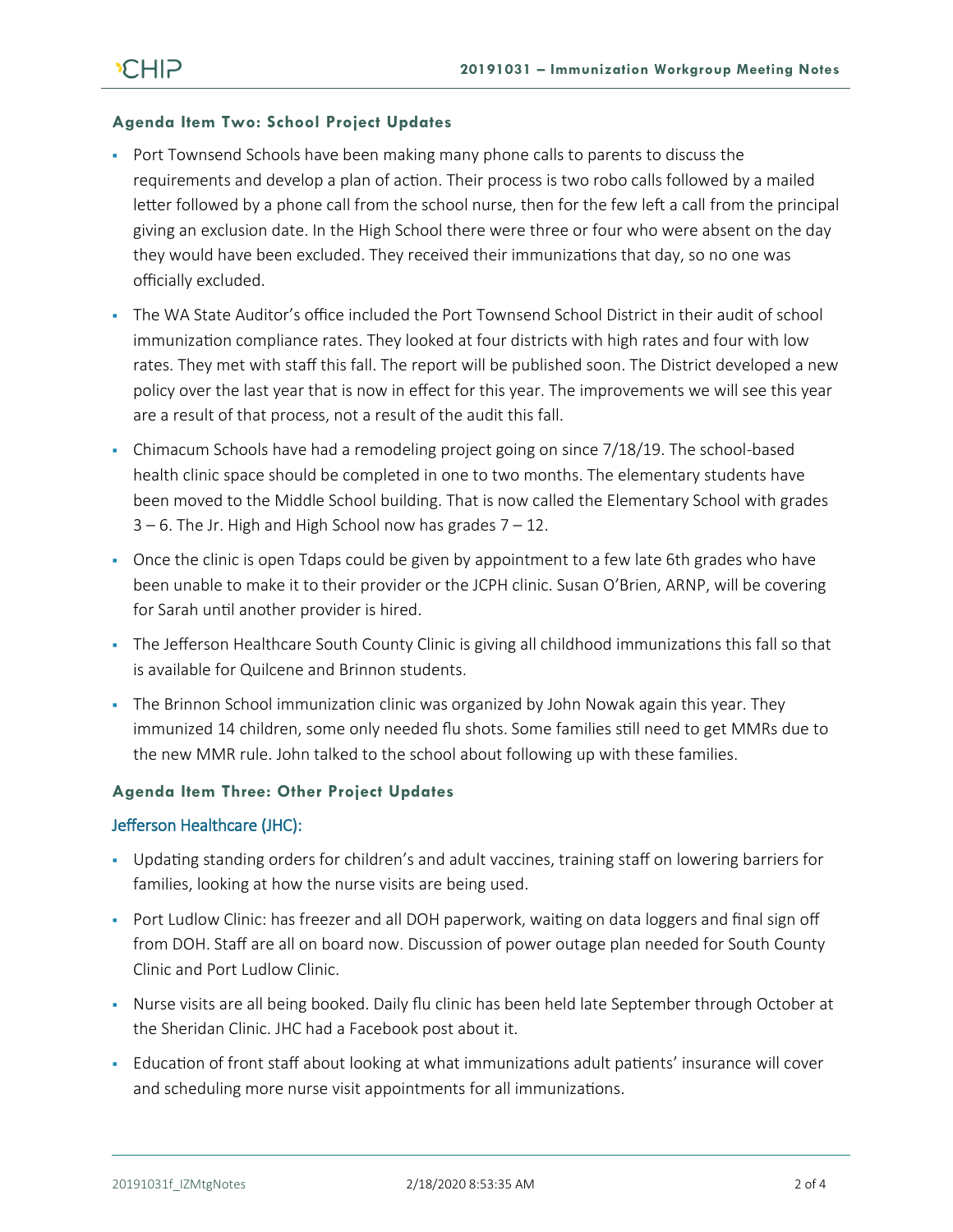

- Produced an immunization schedule magnet to hand out, highlighting the combination immunizations.
- This year's quality metrics are going to focus on well child visits and adult wellness exams. There is a drop off in adolescent well exams, will work on that.
- Standing orders for Hepatitis B birth dose immunization are in place and are working well. Consent is documented at a prenatal visit so birth center nurses don't have to do this. Timing of the immunization has been standardized for the same time the vitamin K is administered. Birth doses administered should increase, this may vary by provider.
- **•** JHC held one after hours clinic at the beginning of the school year. There wasn't a large response, four children in the afternoon, none later. This is similar to the experience JCPH had with their late hours clinic last year.
- **•** JHC will continue to monitor adult pneumonia immunization rates. This was the quality improvement measure for 2018. 2019 rates continue to increase in response to systems changes made in 2018.

# Jefferson County Public Health (JCPH):

- Held immunization clinic at PTHS on 8/9/19 during one of the sports physicals days at the schoolbased clinic. Clinic was planned in response to the MMR law change. PTHS sent post cards in June with dates for sports physicals and included this immunization clinic. Clinic was by appointment and saw 18 students, mostly middle and high school with a couple of elementary. JCHP had planned to do a clinic at Chimacum High School but construction has delayed that.
- Walk-in immunization clinics have been very busy with MMR requests. Many families have had exemptions for all other vaccines, some will accept a Tdap as well. Fielding many MMR exemption law questions by phone.
- **Margie trained Amanda, a new staff member at Brinnon School, to use WAIIS. This included how** to check the WAIIS record for inconsistencies with the Skyward record and printing off prefilled CIS forms for parents.
- WAIIS is going to be shifting to a new secure account access system. DOH is starting to send out information. The date has not been set.
- Private schools receive all of the same immunization information and submit the same reports to DOH as do the public schools.
- Question about pharmacies submitting immunization data to WAIIS. Safeway, QFC, and Costco submit data. Port Hadlock Pharmacy, and Port Townsend Family Pharmacy are not submitting data.